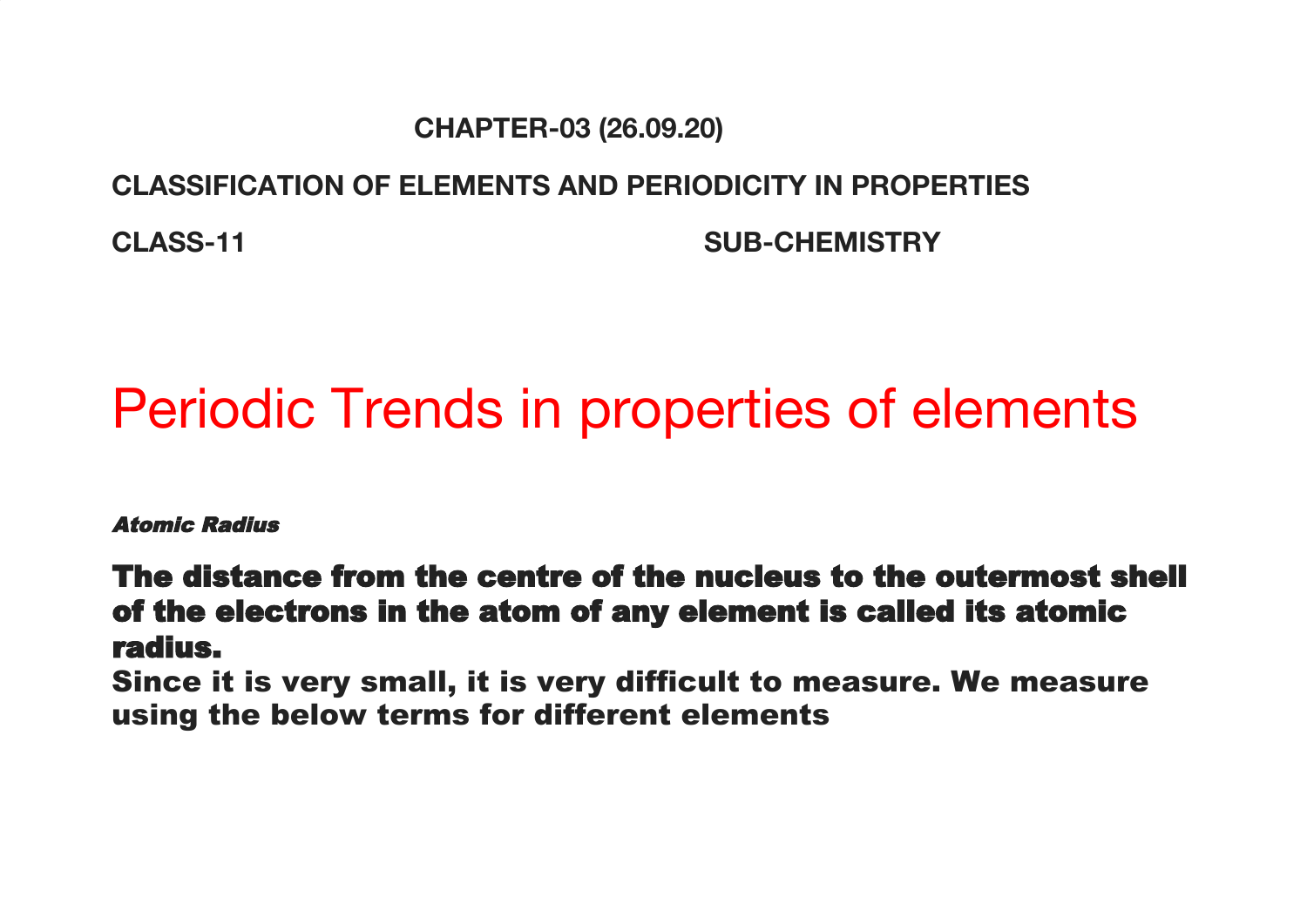COVALENT RADIUS- Half the inter-nuclear distance between two similar atoms of any element which are covalently bonded to each other by a single covalent bond is called covalent radius. This is used in case on non-metals

METALLIC RADIUS: Half the distance between the nuclei of the two adjacent metal atoms in a close packed lattice of the metal is called its metallic radius. This is used for metals

VAN DER WAALS' RADIUS: Half the inter-nuclear separation between two similar adjacent atoms belonging to the two neighboring molecules of the same substance in the solid state is called the van der Waals 'radius of that atom. Van der Waals 'radius > Metallic radius > Covalent radius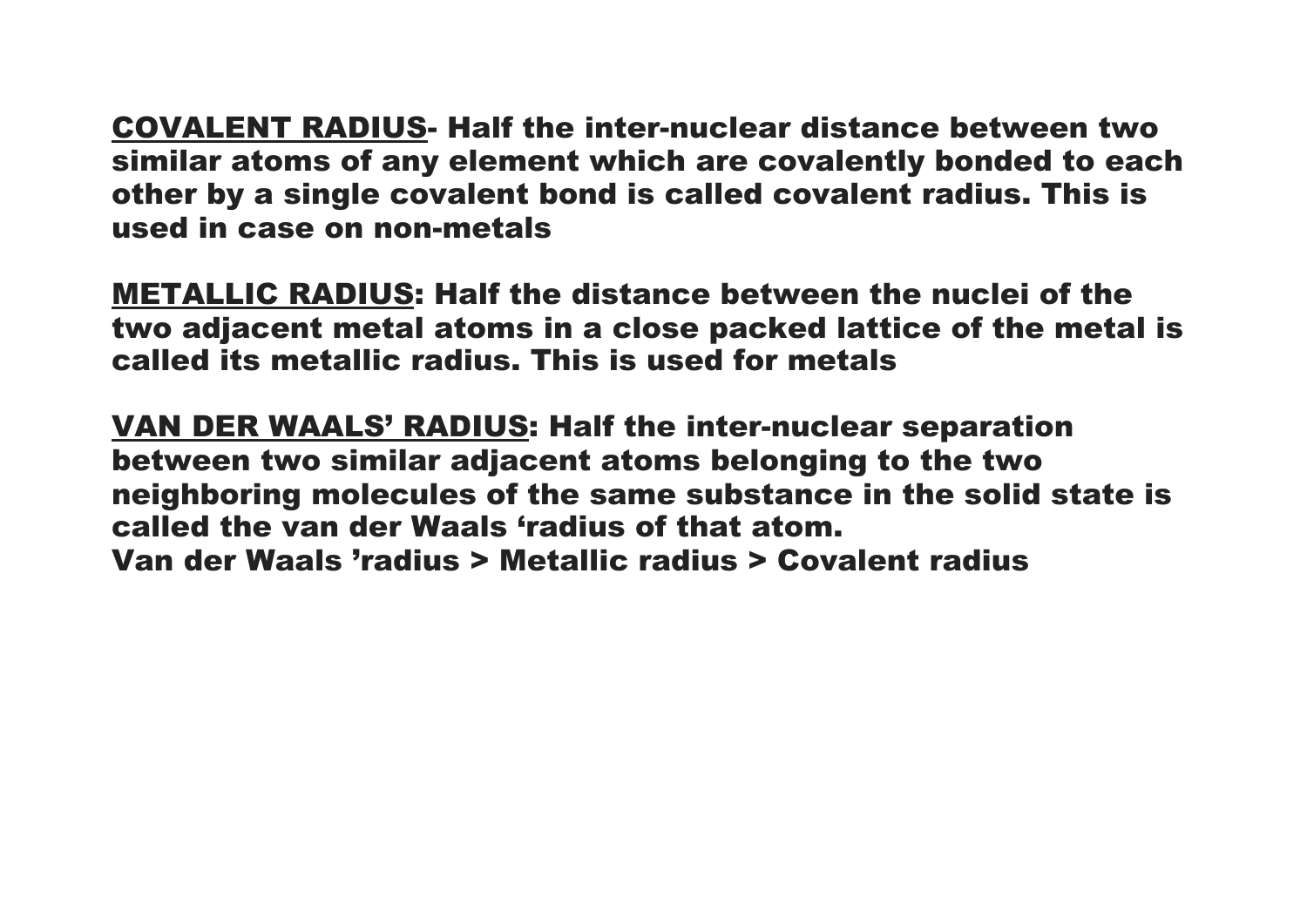



It increases from top to bottom and decreases left to right. Because on increasing down the group, no. of shells increases and on moving left to right effective nuclear charge increases.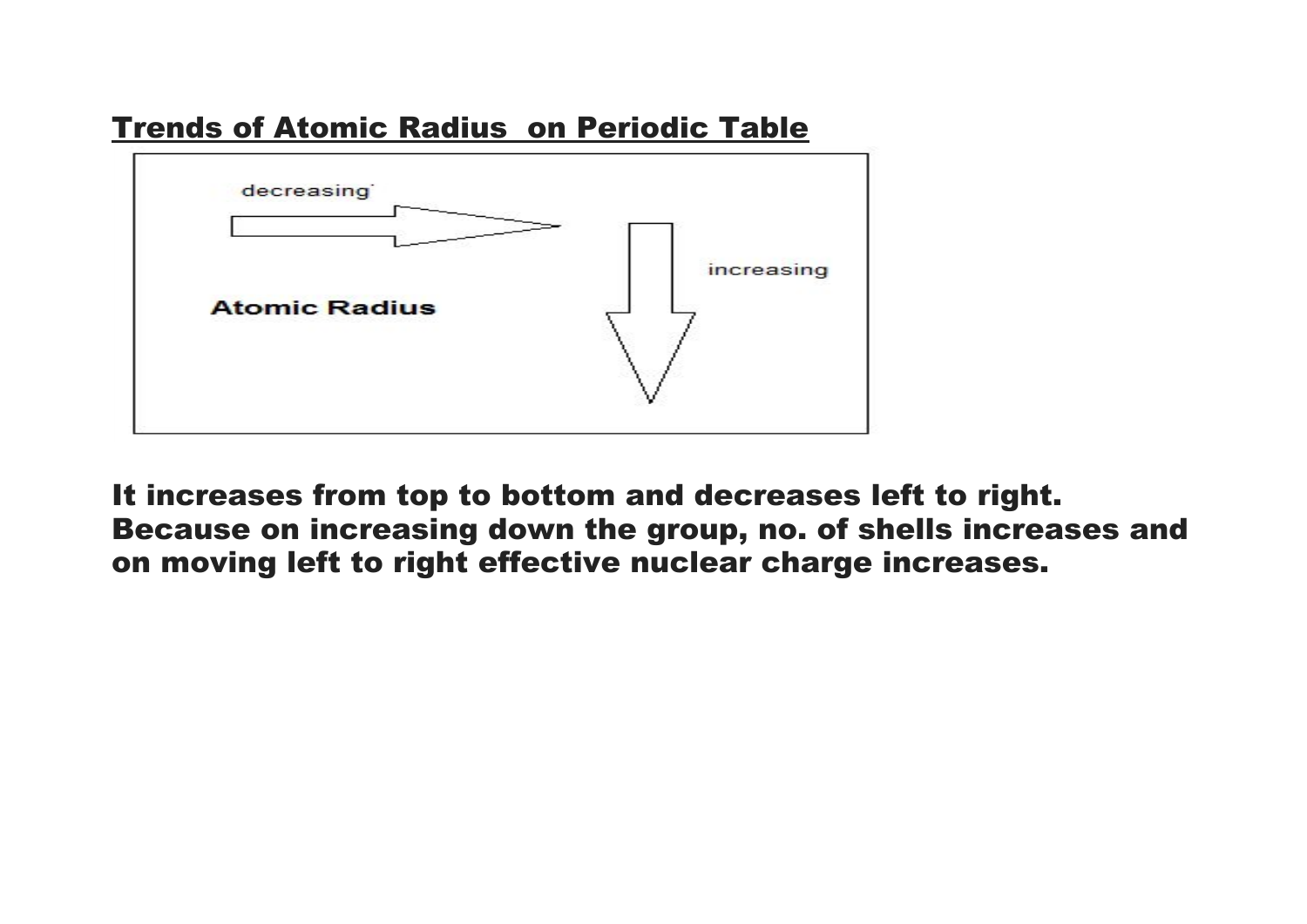

Variation of atomic radii across second period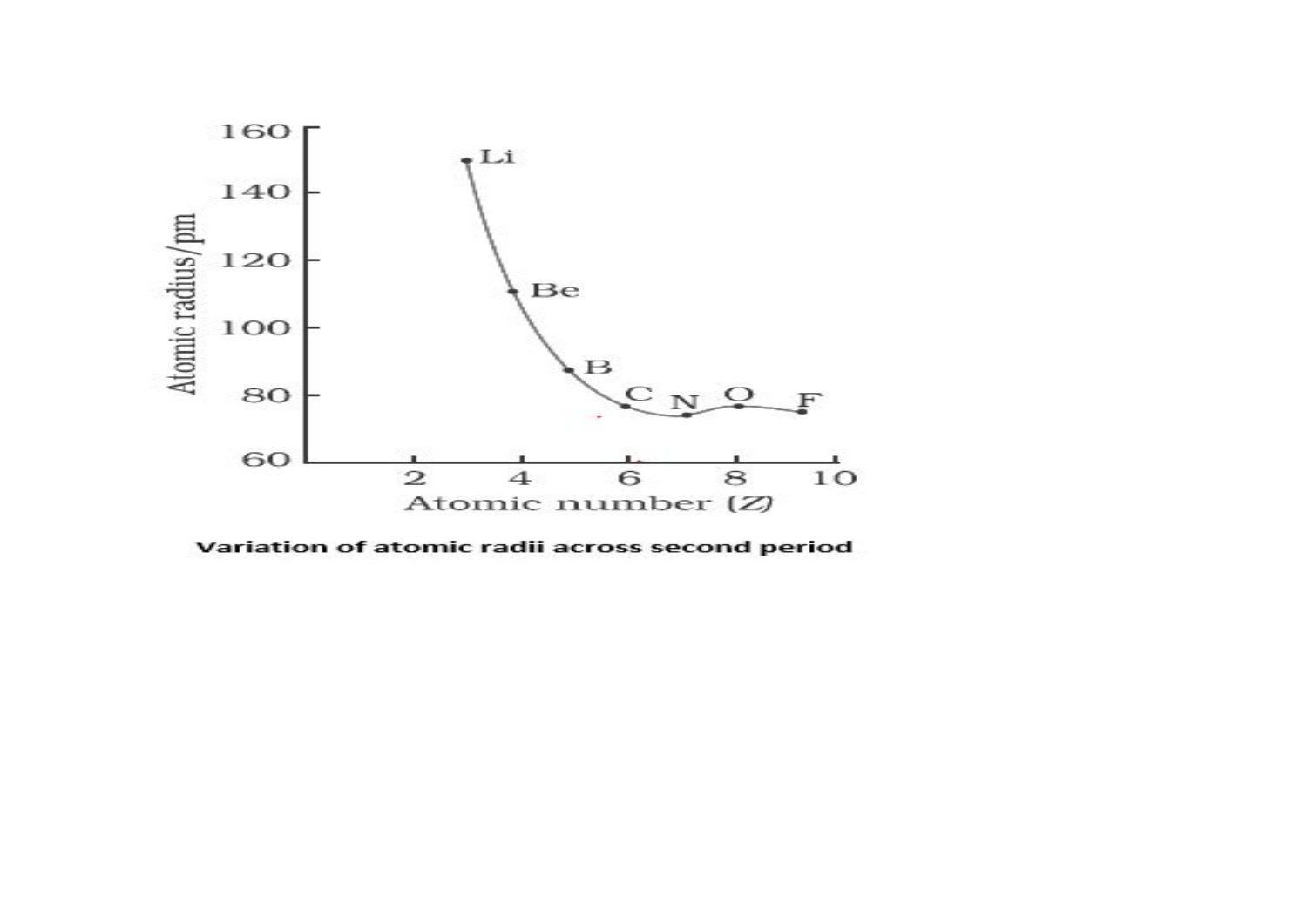

Variation of Atomic radius for alkali metals and halogens

### Ionic radius

The effective distance from the centre of the nucleus of an ion up to which it has an influence on its electron cloud is called its ionic radius.

A cation is smaller but the anion is larger than the parent atom.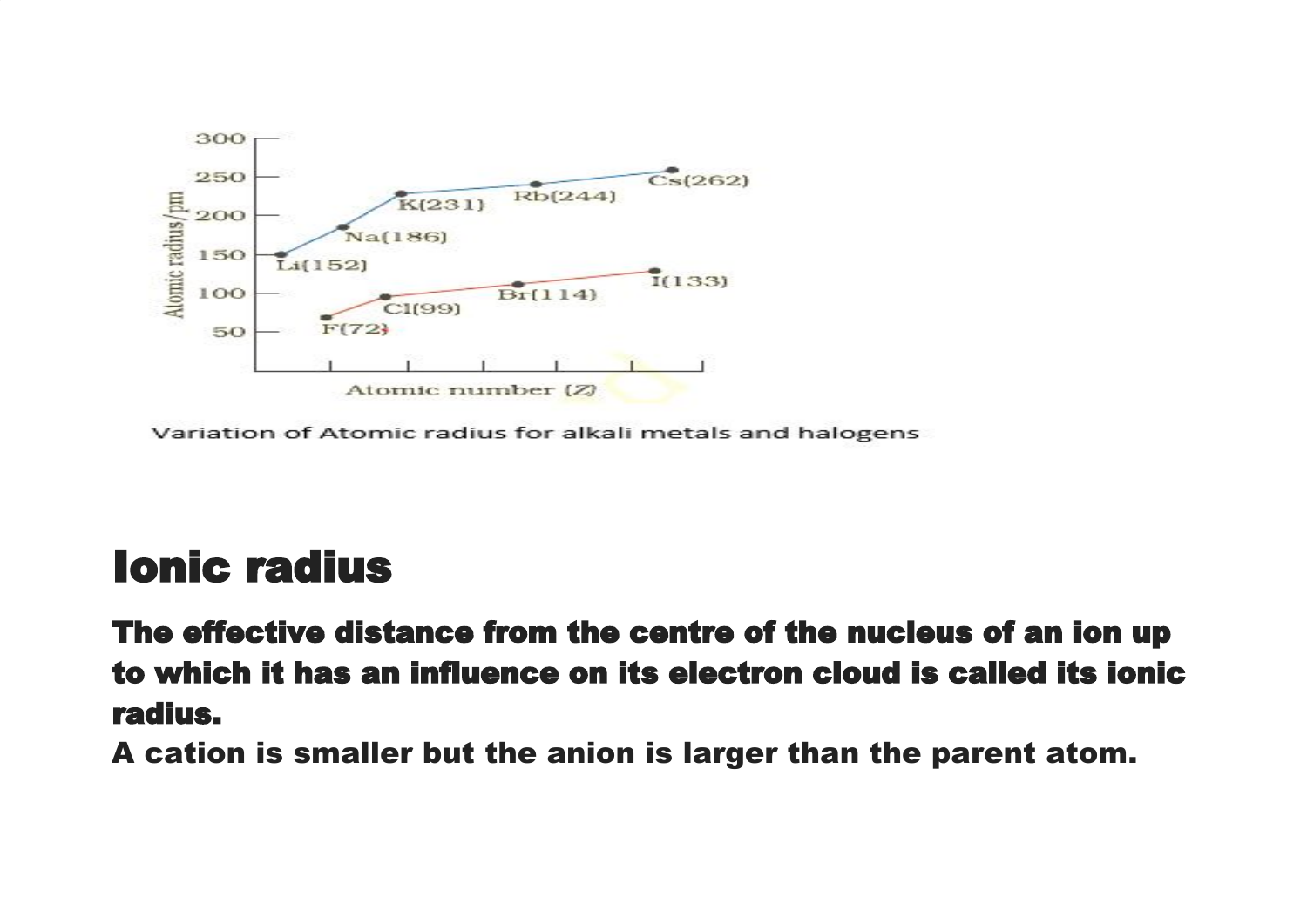# **Iso-electronic Species:** When we find atoms or ions

which have same number of electrons, we call them iso-electronic species

In case of iso-electronic species, the cation with greater positive charge has smaller radius but anion with greater negative charge has the larger radii.

### Example **Question** Which of the following species will have the largest and the smallest size? Mg, Mg<sup>2+</sup>, Al, Al<sup>3+</sup>

### Solution

Atomic radii decrease across a period so Mg has larger atomic radius than aluminium. Now Cations are smaller than their parent atoms.

Now Mg has 12 electrons, Mg 2+ has 10 electrons, Al has 13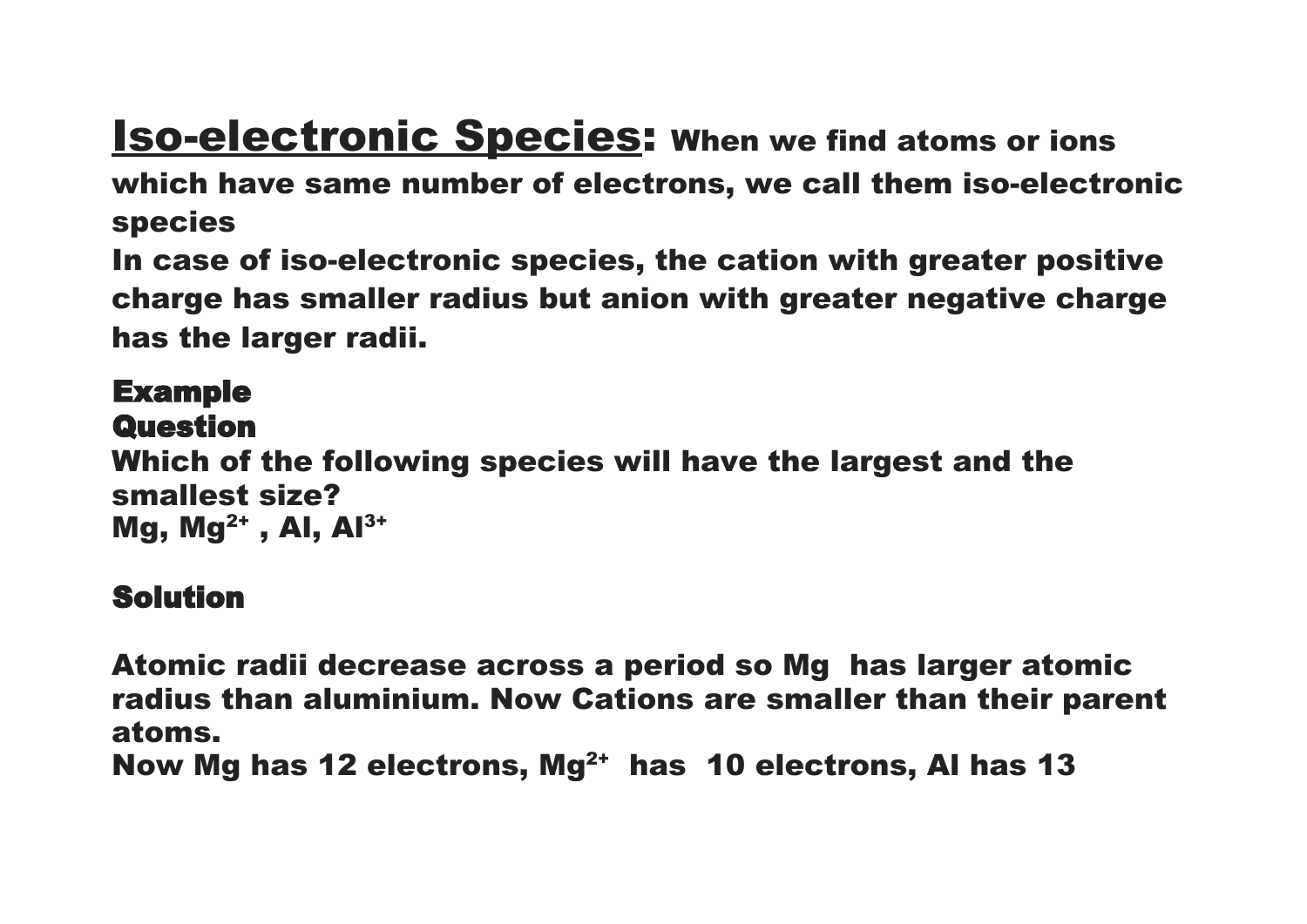electrons and Al 3+ has 10 electrons. Among isoelectronic species, the one with the larger positive nuclear charge will have a smaller radius.

Hence the largest species is Mg and the smallest one is Al3+.

# Ionization Energy/ Enthalpy (I. E.)

It is the energy to remove the valance electron from isolated gaseous neutral atom(X) or ion is ground state

Hence,

Enthalpy change for the below reaction is called the Ionization **Energy** 

 $M(g) \rightarrow M^+(g) + e$ 

We can likewise define successive ionization energy

 $M^{+}(g) \rightarrow M^{++}(g) + e$ 

This enthalpy is called second Ionization Energy. Similarly, other can be defined.

The term ionization enthalpy is taken for the first ionization enthalpy unless stated otherwise.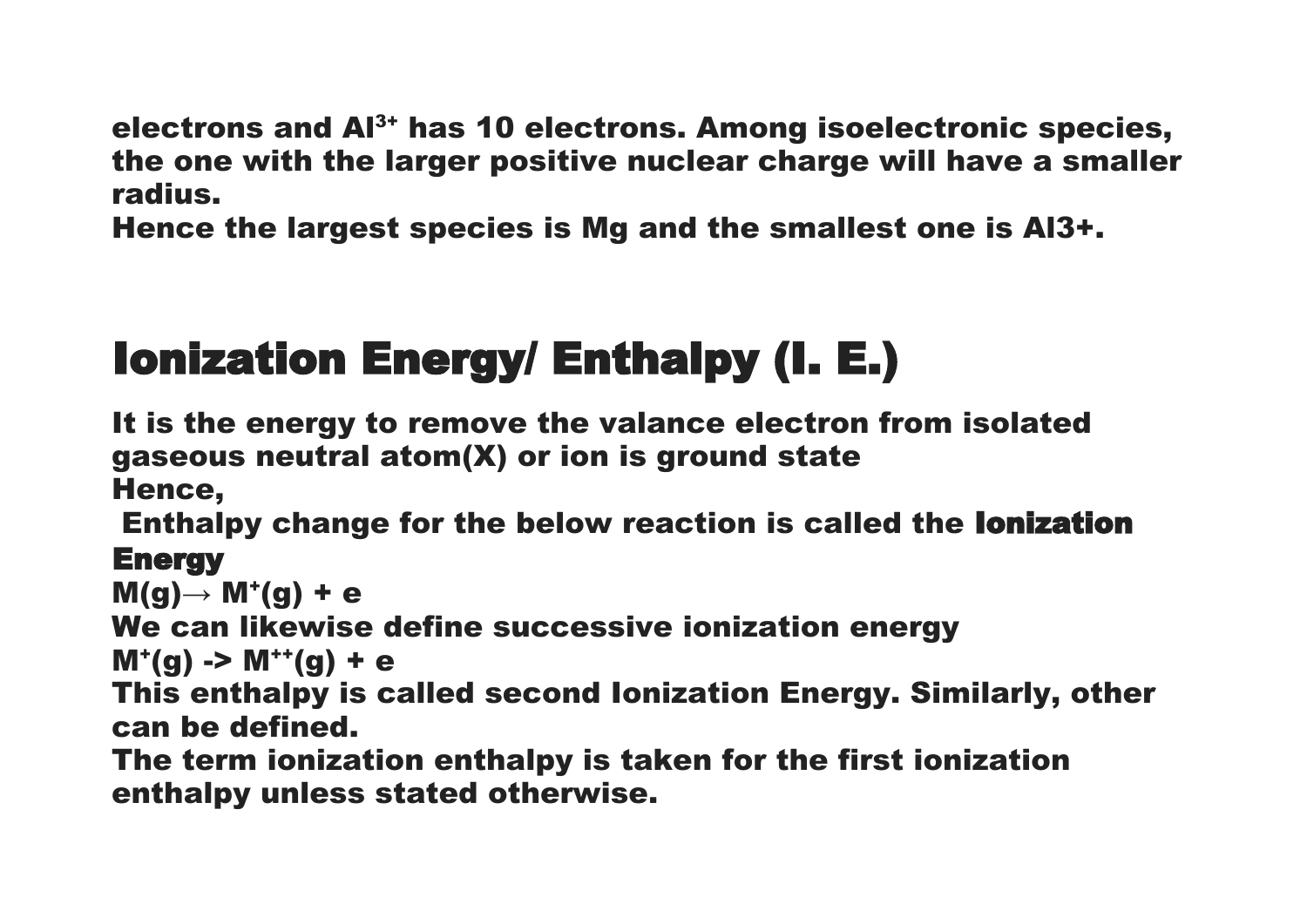### It is expressed in KJ/Mole Trends on Periodic Table



I. E. is inversely proportional to atomic size. So, it decreases from top to bottom and increases left to right

Example

**Question** 

Which of the following will have higher I. E.?

a) Beryllium and Boron

b) Nitrogen and Oxygen

### Solution

a) In beryllium, the electron removed during the ionization is an

s-electron whereas the electron removed during ionization of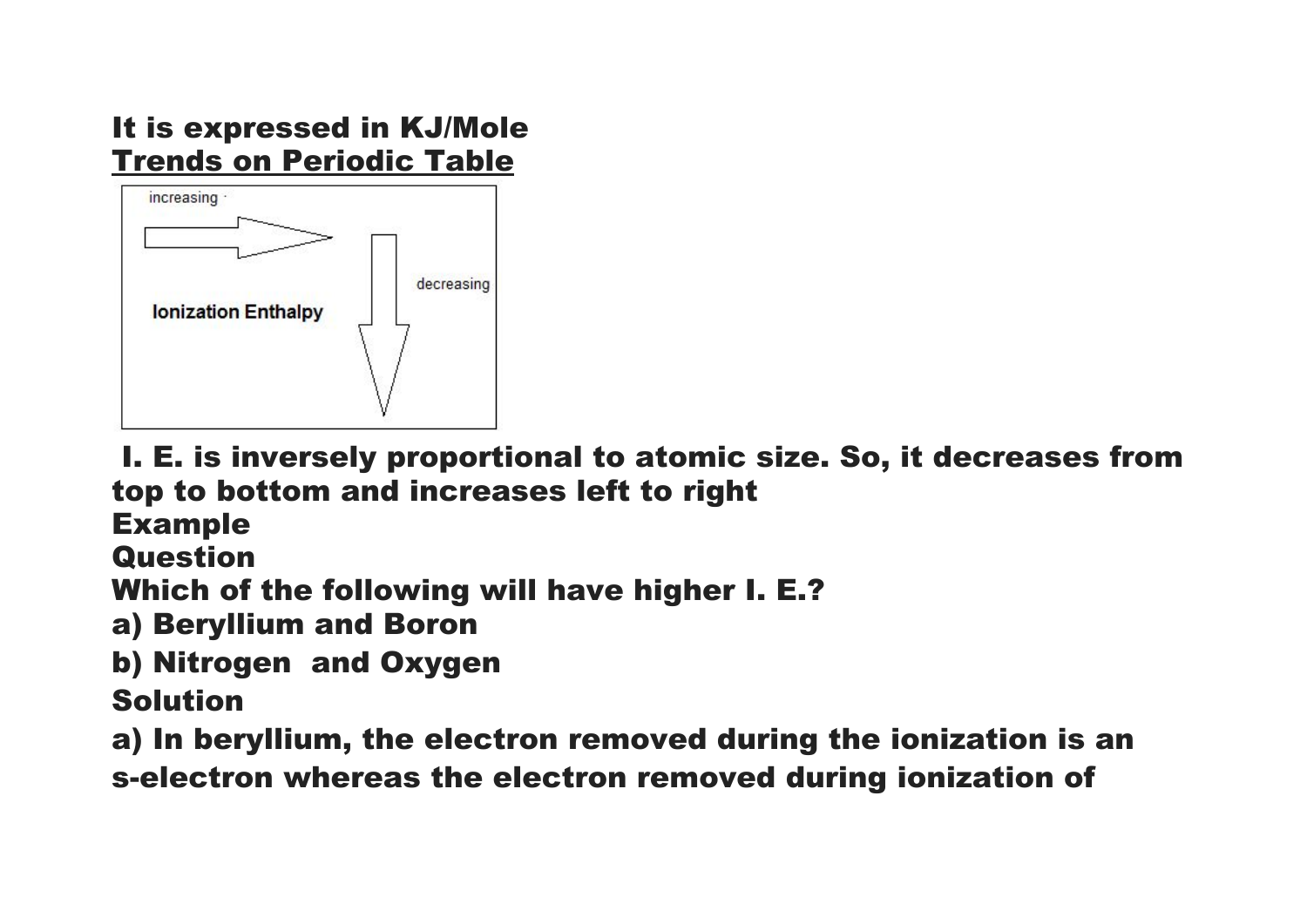boron is a p-electron. The

penetration of a 2s-electron to the nucleus is more than that of a 2p-electron; hence the 2p electron of boron is more shielded from the nucleus by the inner core of electrons than the 2s electrons of beryllium. Thus I.E is higher for beryllium

b) The Electronic Configuration of Oxygen and Nitrogen  $1s^2 2s^2 2p^4$  -(0)  $1s^2 2s^2 2p^3 (N)$ 

As Nitrogen has half filled stable configuration 'N' has higher I. E.

## Electron Gain Enthalpy

When isolated neutral atom gain electron then the amount of heat energy gained or evolved is Electron Gain Enthalpy.  $X(g) + e \rightarrow X(g)$ a) First Electron Gain Enthalpy is always –ve. b)  $2<sup>nd</sup>$  and onwards Electron gain enthalpy are +ve.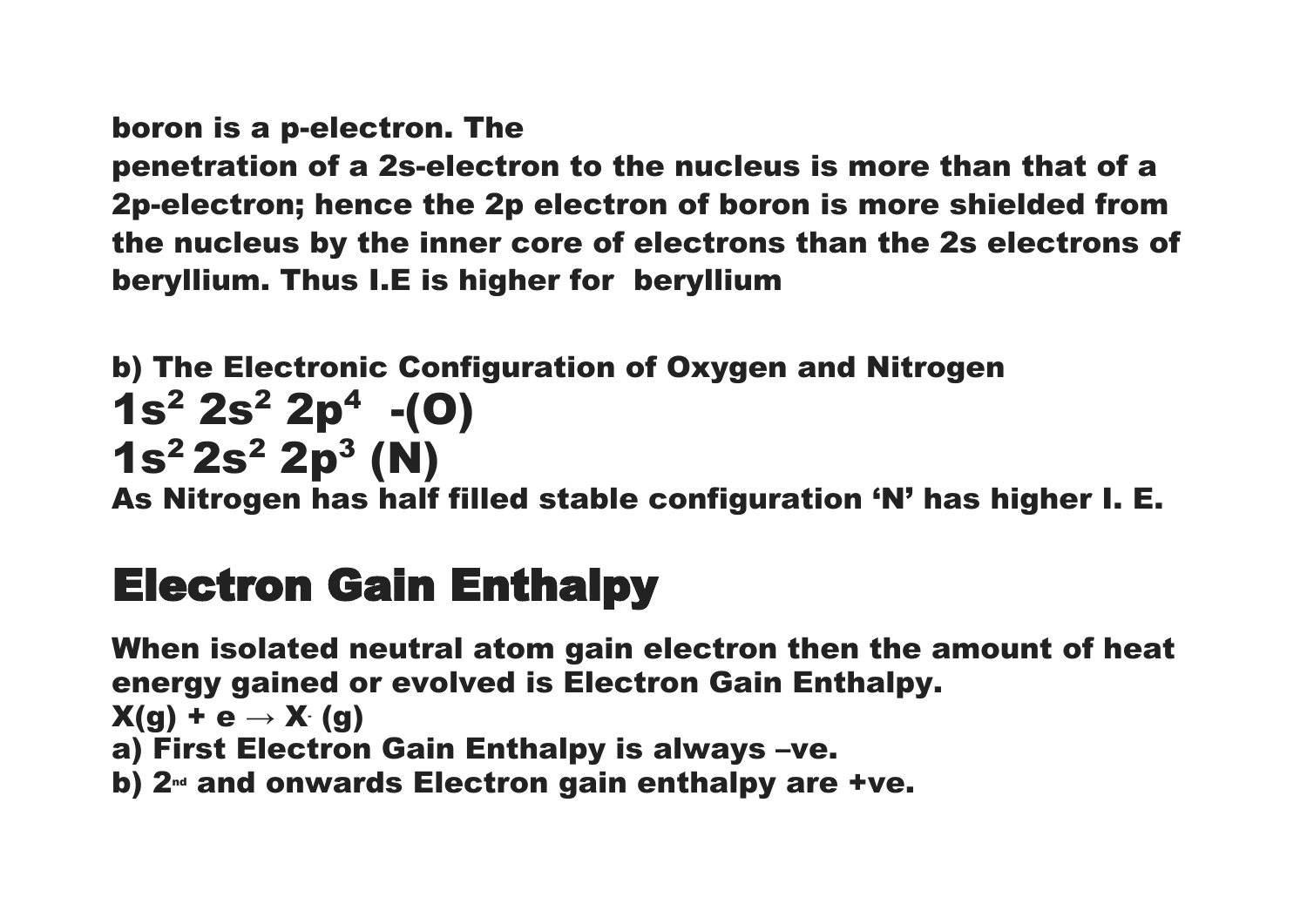Because the heat energy is absorbed by the atom to overcome the inter electronic repulsion.

Trends in Periodic table



1)The electron gain enthalpy increases from left to right in a period.

2) The electron gain enthalpy decreases from top to bottom in a group.